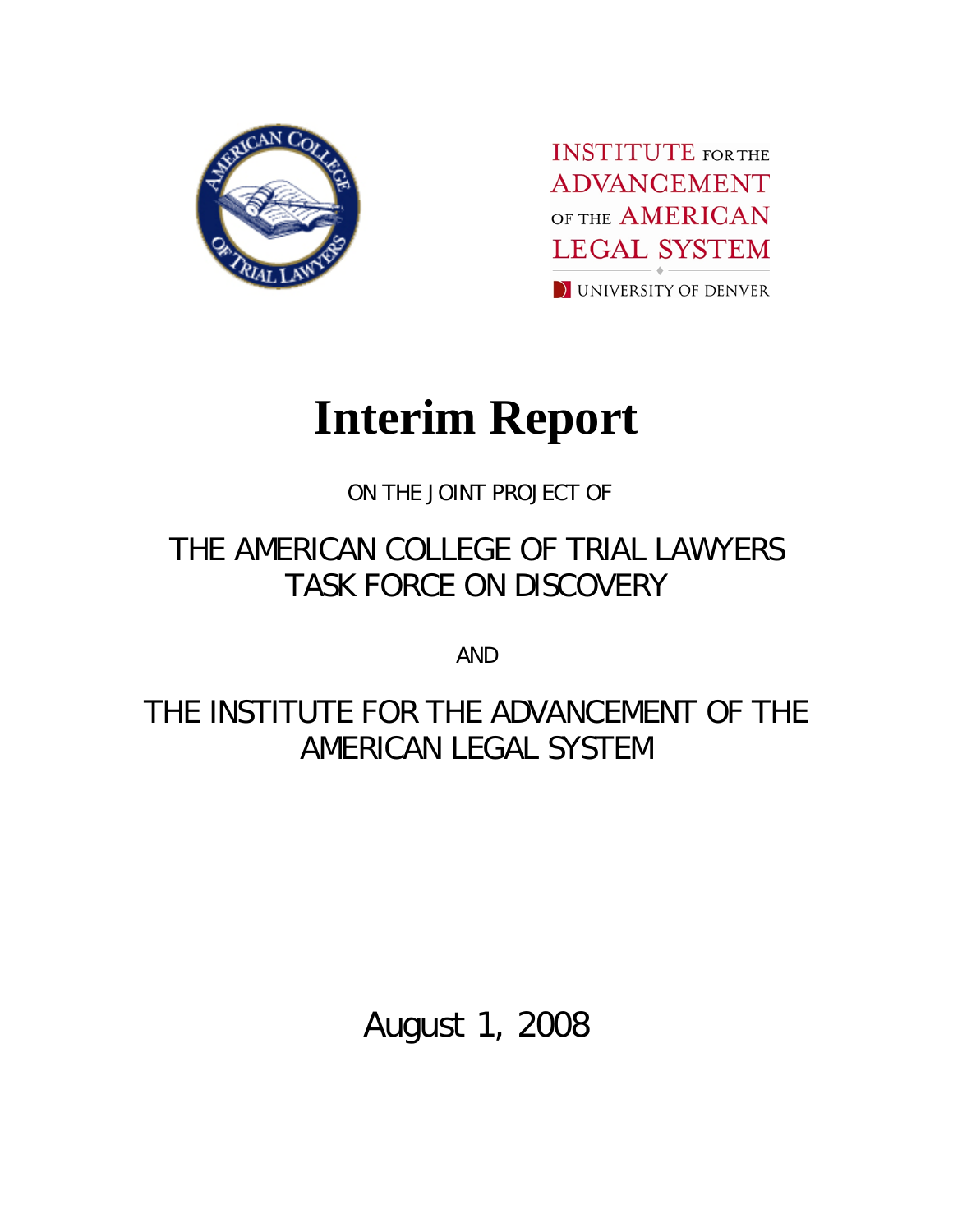# **AMERICAN COLLEGE OF TRIAL LAWYERS**

The American College of Trial Lawyers, founded in 1950, is composed of the best of the trial bar from the United States and Canada. Fellowship in the College is extended by invitation only, after careful investigation, to those experienced trial lawyers who have mastered the art of advocacy and those whose professional careers have been marked by the highest standards of ethical conduct, professionalism, civility and collegiality. Lawyers must have a minimum of 15 years' experience before they can be considered for Fellowship. Membership in the College cannot exceed 1% of the total lawyer population of any state or province. Fellows are carefully selected from among those who represent plaintiffs and those who represent defendants in civil cases; those who prosecute and those who defend persons accused of crime. The College is thus able to speak with a balanced voice on important issues affecting the administration of justice. The College strives to improve and elevate the standards of trial practice, the administration of justice and the ethics of the trial profession.

# **American College of Trial Lawyers**

19900 MacArthur Boulevard, Suite 610 Irvine, California 92612 www.actl.com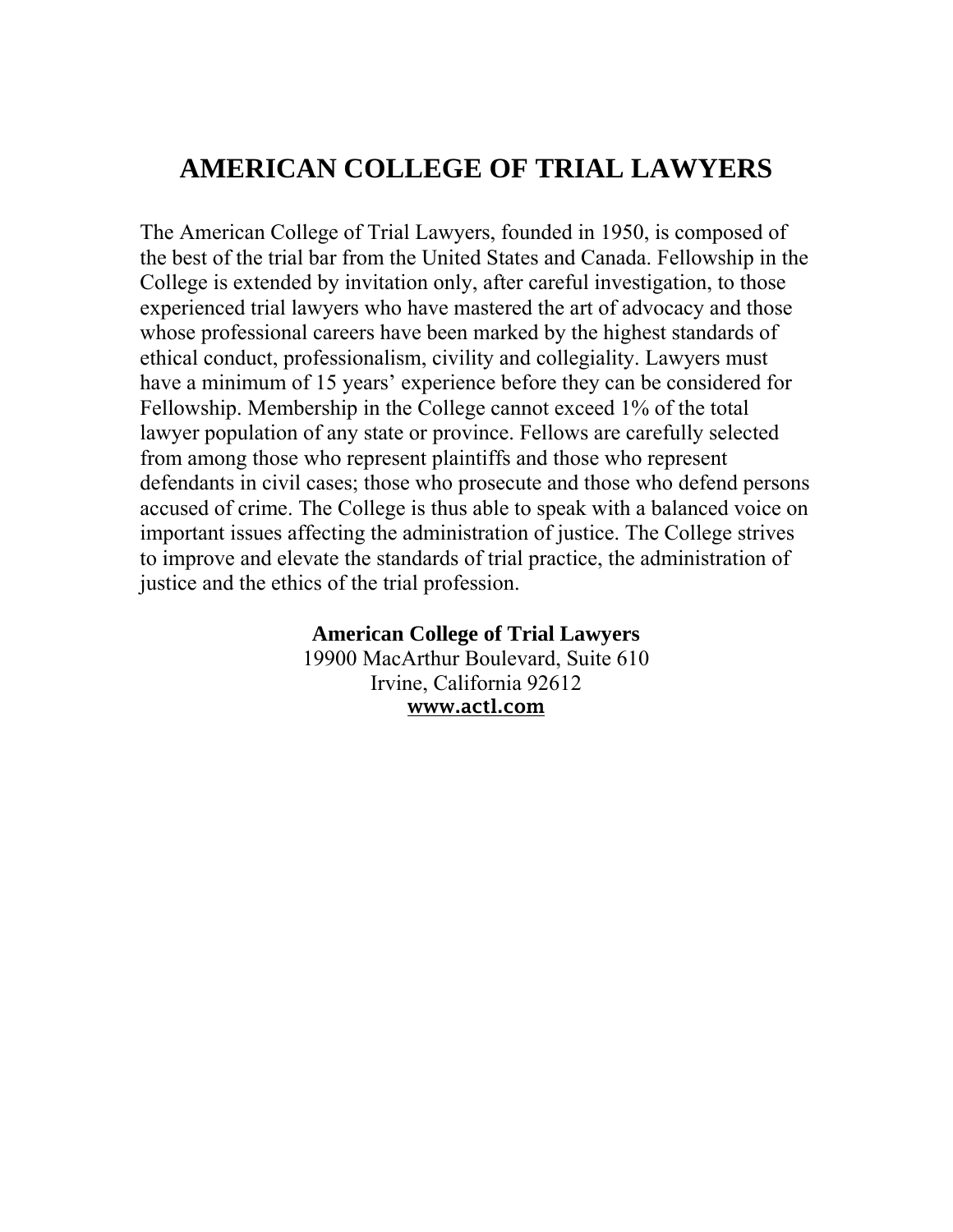# **AMERICAN COLLEGE OF TRIAL LAWYERS TASK FORCE ON DISCOVERY**

**CHAIRPERSON** Paul C. Saunders, New York, New York

> VICE-CHAIRPERSON Ann B. Frick, Denver Colorado

#### MEMBERS

Robert L. Byman, Chicago, Illinois The Hon. Colin L. Campbell, Toronto, Ontario The Hon. Phillip R. Garrison, Springfield, Missouri William T. Hangley, Philadelphia, Pennsylvania Chris Kitchel, Portland, Oregon Lynette Labinger, Providence, Rhode Island Chuck Meadows, Dallas, Texas Craig T. Merritt, Richmond, Virginia Edward W. Mullinix, Philadelphia, Pennsylvania William Usher Norwood, Atlanta, Georgia R. Joseph Parker, Cincinnati, Ohio Colins J. Seitz, Jr., Wilmington, Delaware William R. Sieben, Minneapolis, Minnesota Ronald Welsh, Houston, Texas Francis M. Wikstrom, Salt Lake City, Utah W. Foster Wollen, San Francisco, California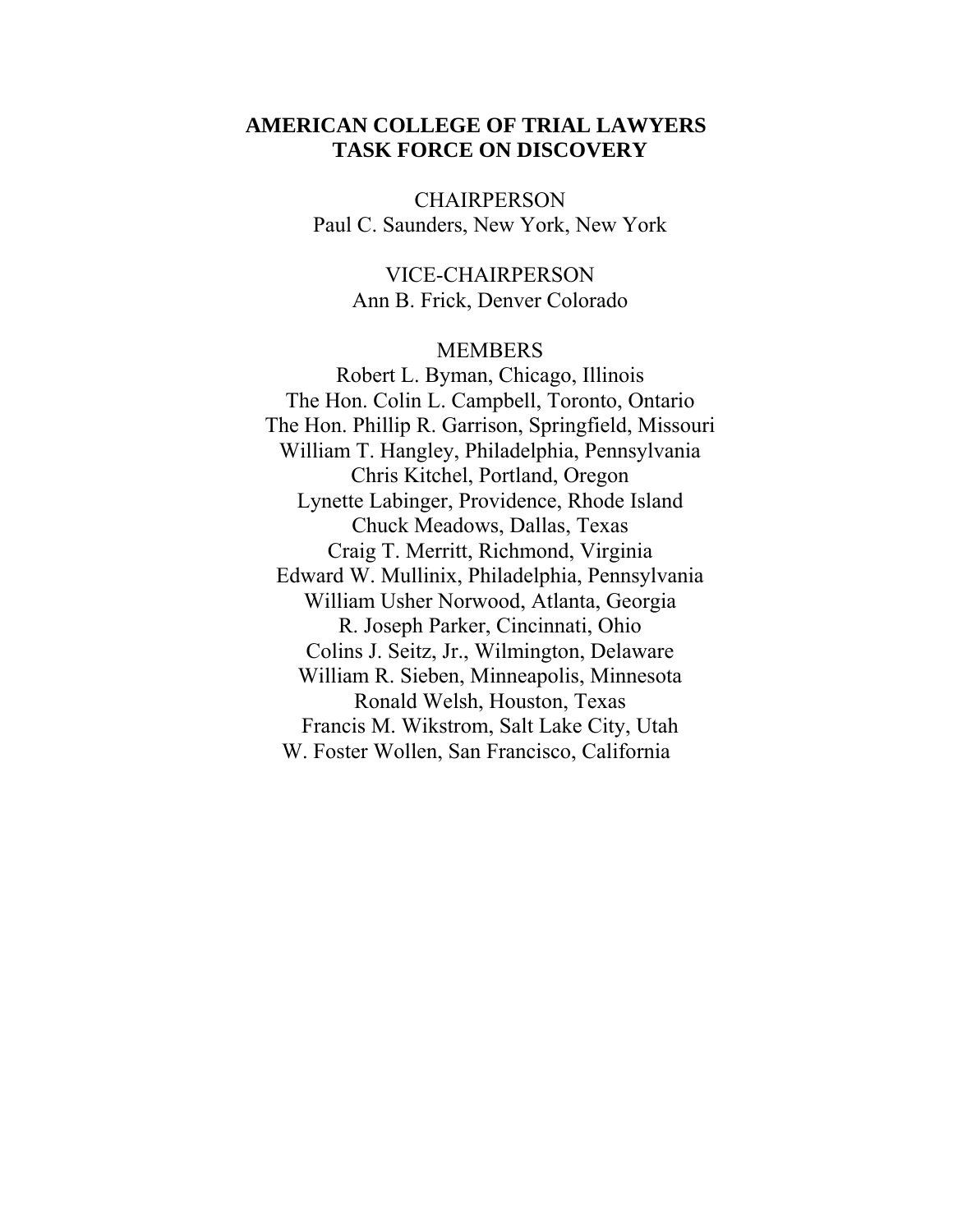# **INSTITUTE FOR THE ADVANCEMENT OF THE AMERICAN LEGAL SYSTEM**

**The Institute for the Advancement of the American Legal System (IAALS) at the University of Denver was the brainchild of the University's Chancellor Emeritus Daniel Ritchie, Denver attorney and Bar leader John Moye and United States District Court Judge Richard Matsch. IAALS Executive Director Rebecca Love Kourlis is also a founding member and previously served for almost twenty years as a Colorado Supreme Court Justice and trial court judge.** 

**IAALS staff is comprised of an experienced and dedicated group of men and women who have achieved recognition in their former roles as judges, lawyers, academics and journalists. It is a national non-partisan organization dedicated to improving the process and culture of the civil justice system. IAALS provides principled leadership, conducts comprehensive and objective research, and develops innovative and practical solutions. IAALS' mission is to participate in the achievement of a transparent, fair and cost-effective civil justice system that is accountable to and trusted by those it serves.** 

**In the civil justice reform area, IAALS is studying the relationship between existing Rules of Civil Procedure and cost and delay in the civil justice system and examining alternative approaches in place in other countries and even in the United States in certain jurisdictions.** 

**The Institute benefits from gifts donated to the University for the use of IAALS. None of those gifts have conditions or requirements, other than accounting and fiduciary responsibility.** 

| <b>Institute for the Advancement of the American Legal System</b> |                       |
|-------------------------------------------------------------------|-----------------------|
| <b>University of Denver</b>                                       |                       |
| 2044 E. Evans Avenue                                              | Phone: 303.871.6600   |
| <b>HRTM Bldg.</b> #307                                            | Fax: 303.871.6610     |
| <b>Denver, CO 80208</b>                                           | legalinstitute@du.edu |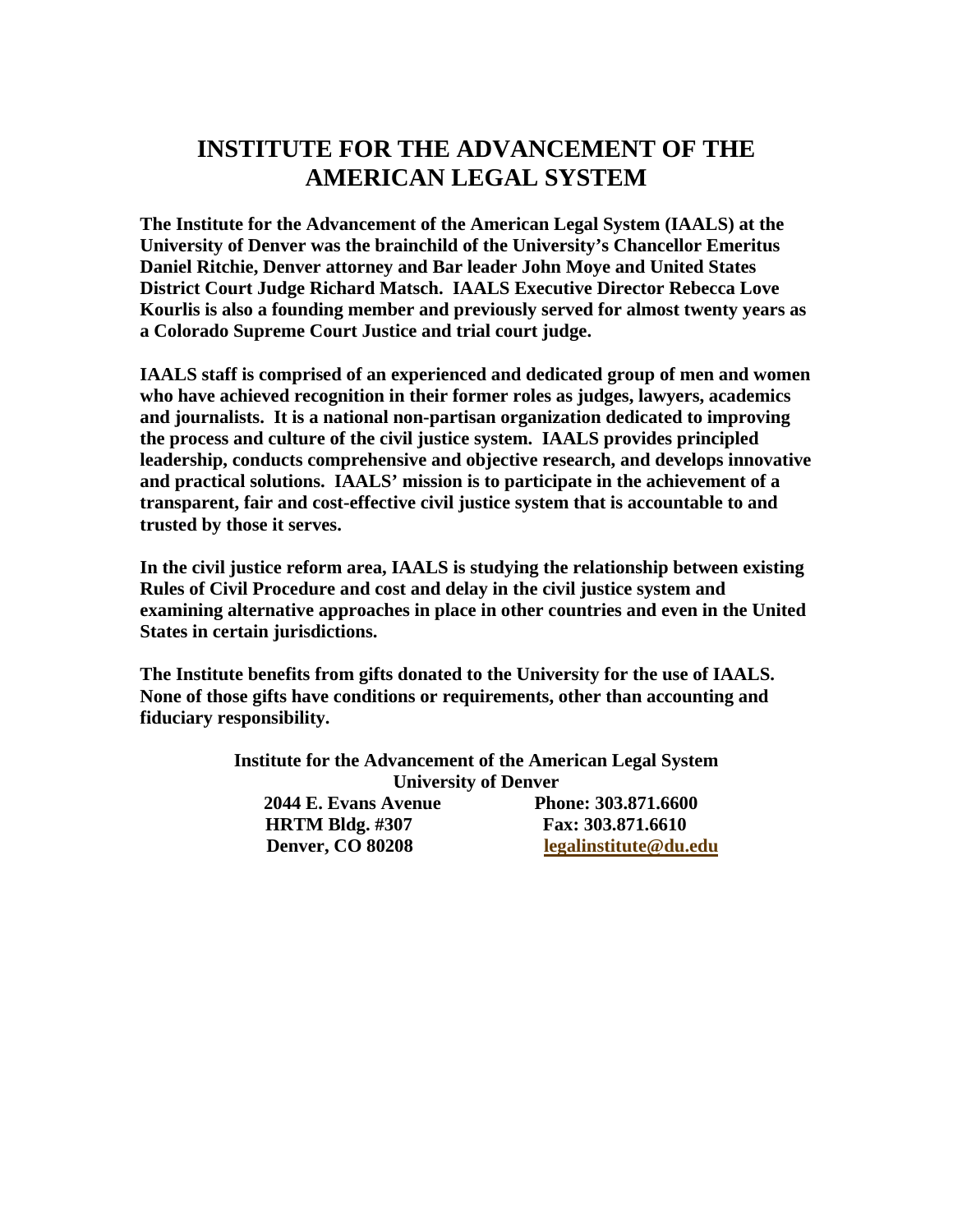# **INSTITUTE FOR THE ADVANCEMENT OF THE AMERICAN LEGAL SYSTEM**

**Rebecca Love Kourlis, Executive Director** 

**Pamela Gagel, Assistant Director** 

**Jordan Singer, Director of Research** 

**Michael Buchanan, Research Analyst** 

**Jason Prussman, Research Analyst** 

**Dallas Jamison, Director of Communications and Marketing** 

**Erin Harvey, Assistant Director of Communications and Marketing** 

E. Osborne Ayscue, Jr., Charlotte, North Carolina, a member of the Institute's Board of Advisors and a Fellow of the American College of Trial Lawyers, participated as the Institute's liaison to the project.

Gordon W. (Skip) Netzorg, Denver, Colorado, a Fellow of the American College of Trial Lawyers, also participated in the project at the invitation of IAALS.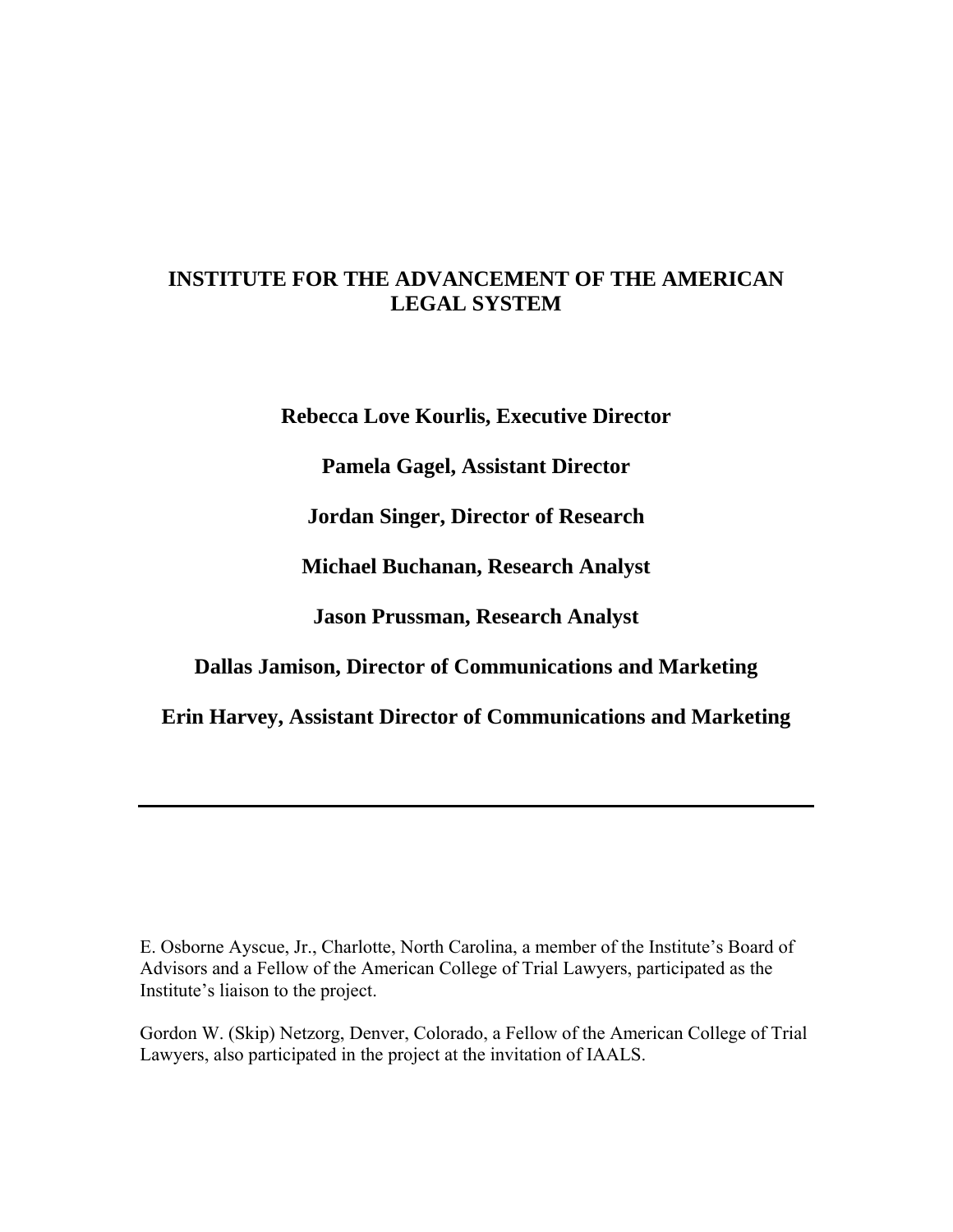# **JOINT PROJECT OF THE THE AMERICAN COLLEGE OF TRIAL LAWYERS TASK FORCE ON DISCOVERY AND THE INSTITUTE FOR THE ADVANCEMENT OF THE AMERICAN LEGAL SYSTEM**

# **INTERIM REPORT**

The American College of Trial Lawyers Task Force on Discovery was appointed in June of 2007 by President David Beck to work jointly with the Denver-based Institute for the Advancement of the American Legal System (IAALS) to explore problems associated with discovery.

The Task Force and the IAALS staff have met in person four times and several times by conference call. Two of the meetings were hosted by IAALS in Denver, Colorado. All of the meetings, except for the first one, were two-day meetings.

The joint study grew out of a concern that discovery is increasingly expensive and that the expense and burden of discovery are having substantial adverse effects on the civil justice system. There is a serious concern that the costs and burdens of discovery are driving litigation away from the court system and forcing settlements based on the costs, as opposed to the merits, of cases. Recalling that one of the original purposes of the discovery rules was to avoid surprises and to streamline trials, many are now concerned that extensive and burdensome discovery jeopardizes the goal of Rule 1 of the Federal Rules of Civil Procedure and of the rules in those jurisdictions that have adopted similar procedures: a "just, speedy, and inexpensive determination of every action and proceeding." $1$ 

The Task Force was given a broad mandate by the College to examine the situation and to make recommendations. After the first meeting, at the request of the Task Force, additional Fellows of the College, notably those whose principal practice involves representing plaintiffs, were added to insure a balanced approach to its task.

The Task Force and the Institute also realized that they needed to take a systematic approach to the task so that they could more clearly define the problems, if any, that exist in the current system before making recommendations for change. Research presented by IAALS at the first Denver meeting on prior cost of litigation studies challenged some

 $\overline{a}$ 

<span id="page-5-0"></span> $1$  In fact, 81 percent of the respondents to the survey conducted by the Task Force said the civil justice system was too expensive and 69 percent said that it took too long to resolve cases.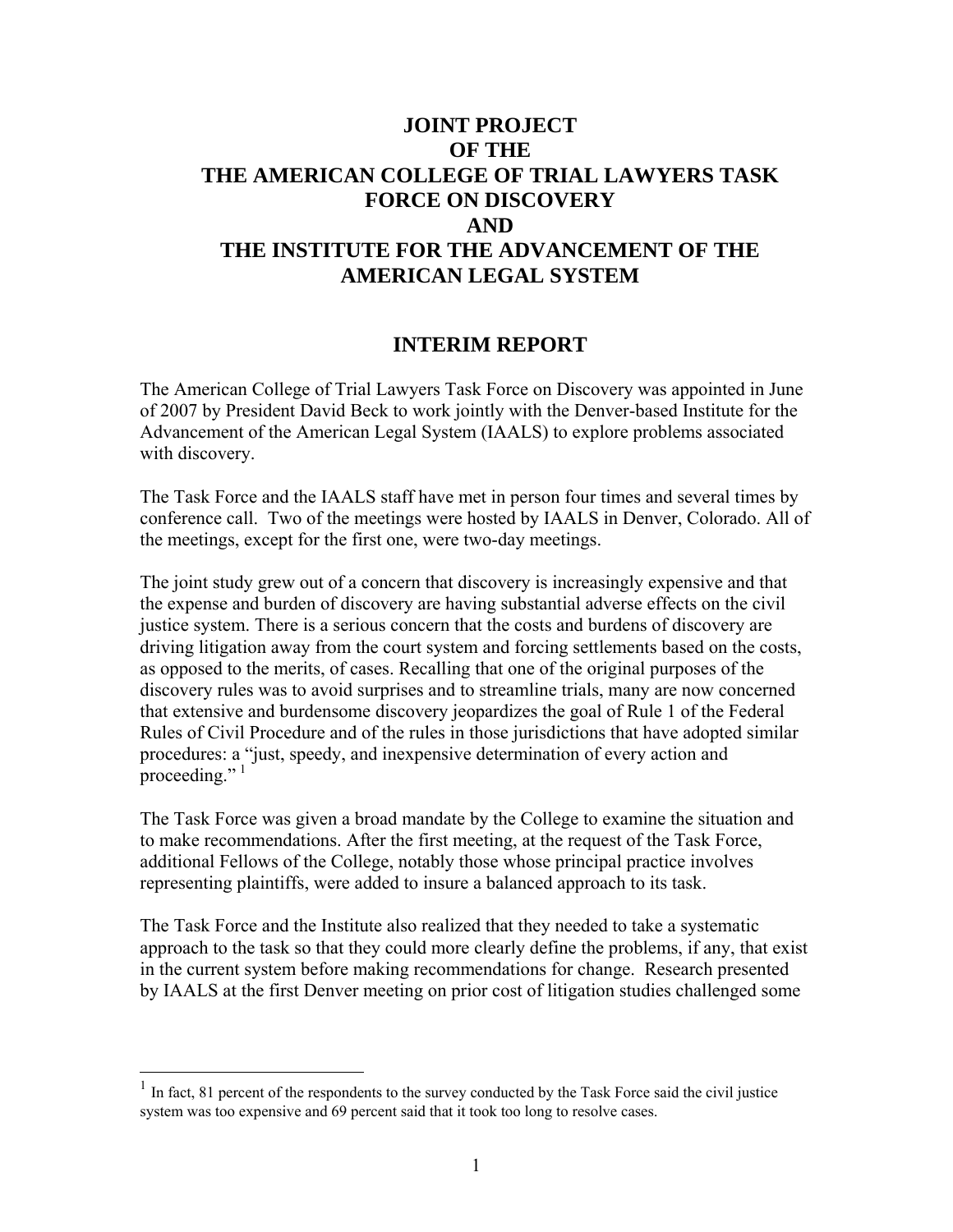of the participants' preconceptions about the impact of discovery<sup>[2](#page-6-0)</sup> and emphasized the importance of additional research. Research presented by IAALS at the second Denver meeting helped orient the participants with respect to the history of the Federal Rules of Civil Procedure and prior attempts at reforms, as well as familiarizing them with existing academic literature commenting on and proposing changes to the Rules.

Accordingly, after extensive discussion, the Task Force and the Institute decided to administer a survey of the College's Fellows to create a data base for further study. The survey grew out of an understanding that the decision-makers could not implement change based purely on anecdotal information and the perception that since the time similar surveys had been conducted by the RAND Corporation and others, the dynamics of litigation have changed.

In short, before discussing proposed solutions, the Task Force and the Institute resolved to test their preliminary hypotheses about the nature and extent of the problem.

With the College's permission to use a survey of its Fellows to develop the needed database, IAALS thereafter contracted with Mathematica Policy Research, Inc. and agreed to bear the full cost of such a survey.

The questions that comprised the survey were developed in a series of in-depth discussions, in which the Task Force and the Institute sought to identify certain hypotheses about the civil justice system and to test whether, in fact, those hypotheses were correct. Once those hypotheses were identified, they crafted the questions for the survey, with professional guidance from Mathematica to assure the neutrality of the survey. Mathematica tested the proposed survey questions with a pilot group of Fellows of the College and prepared the survey to be administered in electronic form.

The survey was conducted over a four-week period beginning April 23, 2008. It was sent electronically to all of the Fellows of the College (other than judges, Emeritus Fellows, Honorary Fellows and Canadian Fellows) who could be reached by that medium. Of the 3,812 Fellows thus surveyed, 1,494 responded. The responses of 112 Fellows were not considered because they were not currently engaged in civil litigation. The 42 percent response rate was unusually large.

On average, the respondents had been practicing law for 38 years. Thirty-one percent represent defendants exclusively, 24 percent represent plaintiffs exclusively and 44 percent represent both, but primarily defendants. Nearly a third practice in California, Illinois, New York, Pennsylvania and Texas. Slightly more than half practice in a firm with only one office. About 40 percent of the respondents litigate complex commercial disputes, but less than 20 percent of them litigate primarily in federal court (although nearly a third split their time equally between federal and state court).

<span id="page-6-0"></span><sup>&</sup>lt;sup>2</sup> For example, the 1965 report of the Project for Effective Justice at Columbia University Law School and a 1978 report by the Federal Judicial Center found, respectively, that discovery abuse was not widespread and that there was no discovery at all in 52% of litigated federal cases.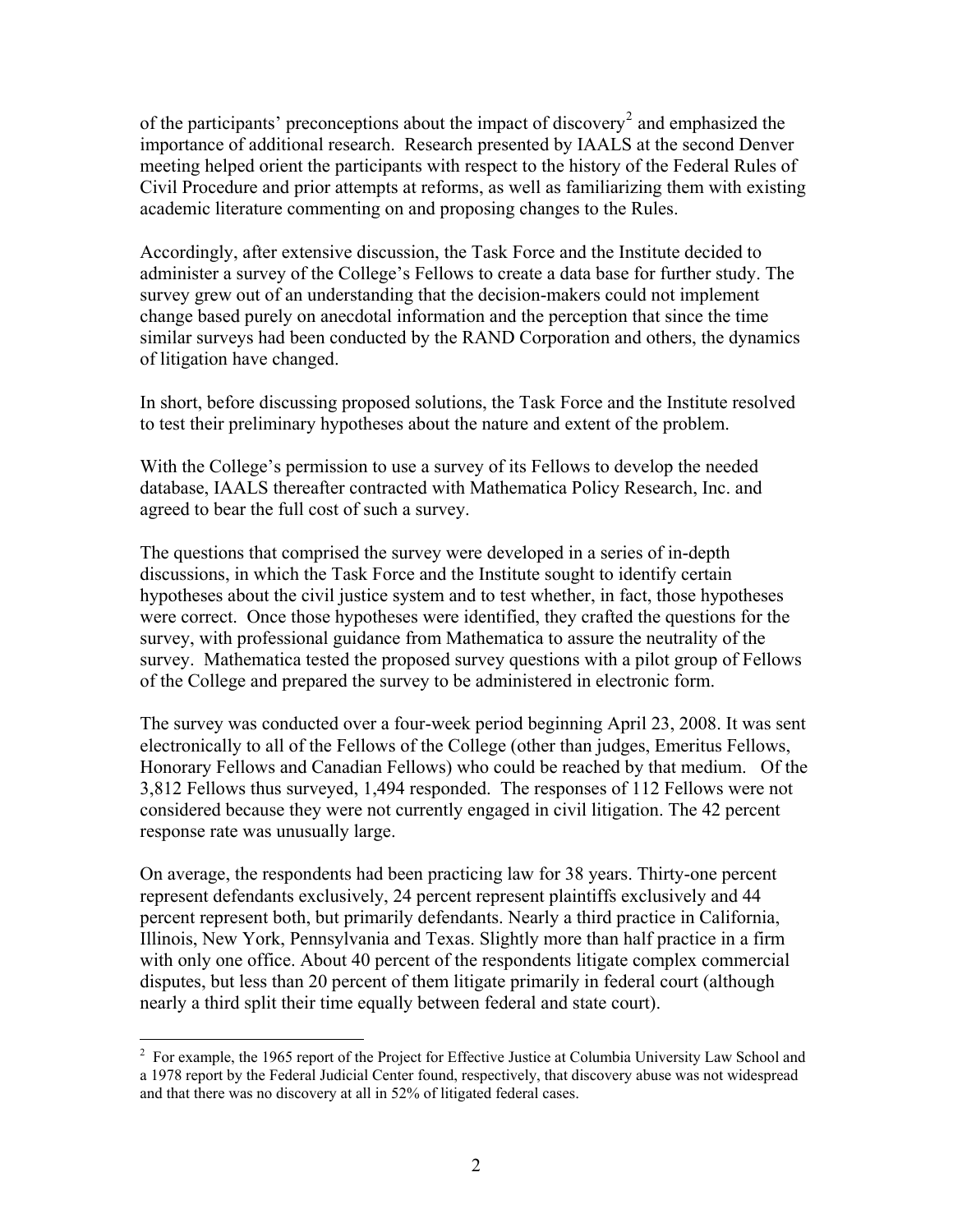The survey consisted of 13 sections and asked questions about most aspects of the civil justice system. The Task Force and the Institute had decided that if the survey were to be limited only to questions relating to discovery, it might miss the context in which discovery abuse occurs and risk missing the true source of any problems that might be identified. Thus, the survey included questions about the Federal Rules of Civil Procedure in general and about pleadings, dispositive motions, the role of judges in litigation, costs and alternative dispute resolution.

Mathematica compiled the results of the survey and issued an 87-page report with four appendices.

IAALS staff prepared an Executive Summary of the survey results and reviewed them in detail with the Task Force at a meeting held at IAALS's office at the University of Denver on July 9 and 10, 2008. The participants reviewed some background data, including cross tabs, prepared by Mathematica, so that they could determine, for example, whether there were differences in the responses between plaintiff lawyers and defense lawyers. The Executive Summary is attached to this Report as Appendix A.

The survey respondents made extensive written comments in addition to answering the standard survey questions. Attached to this report as Appendix B is a sample of some of those comments. The comments, which are both illuminating and generally consistent, indicate that the survey prompted serious reflection by those who responded.

# **OVERVIEW OF THE SURVEY RESPONSES**

Four major themes emerged from the survey.

1. Although the civil justice system is not broken, it is in serious need of repair. The survey shows that the system is not working; it takes too long and costs too much. Deserving cases are not brought because the cost of pursuing them fails a rational costbenefit test, while meritless cases, especially smaller cases, are being settled rather than being tried because it costs too much to litigate them.

2. The discovery system is, in fact, broken. Discovery costs far too much and has become an end in itself. As one respondent noted: "The discovery rules in particular are impractical in that they promote full discovery as a value above almost everything else." Electronic discovery, in particular, clearly needs a serious overhaul. It is described time and time again as a "morass." Concerning electronic discovery, one respondent stated, "The new rules are a nightmare. The bigger the case, the more the abuse and the bigger the nightmare."

3. Judges should take more active control of litigation from the beginning. Where abuses occur, judges are perceived to be less than effective in enforcing the rules. According to one respondent, "Judges need to actively manage each case from the outset to contain costs; nothing else will work."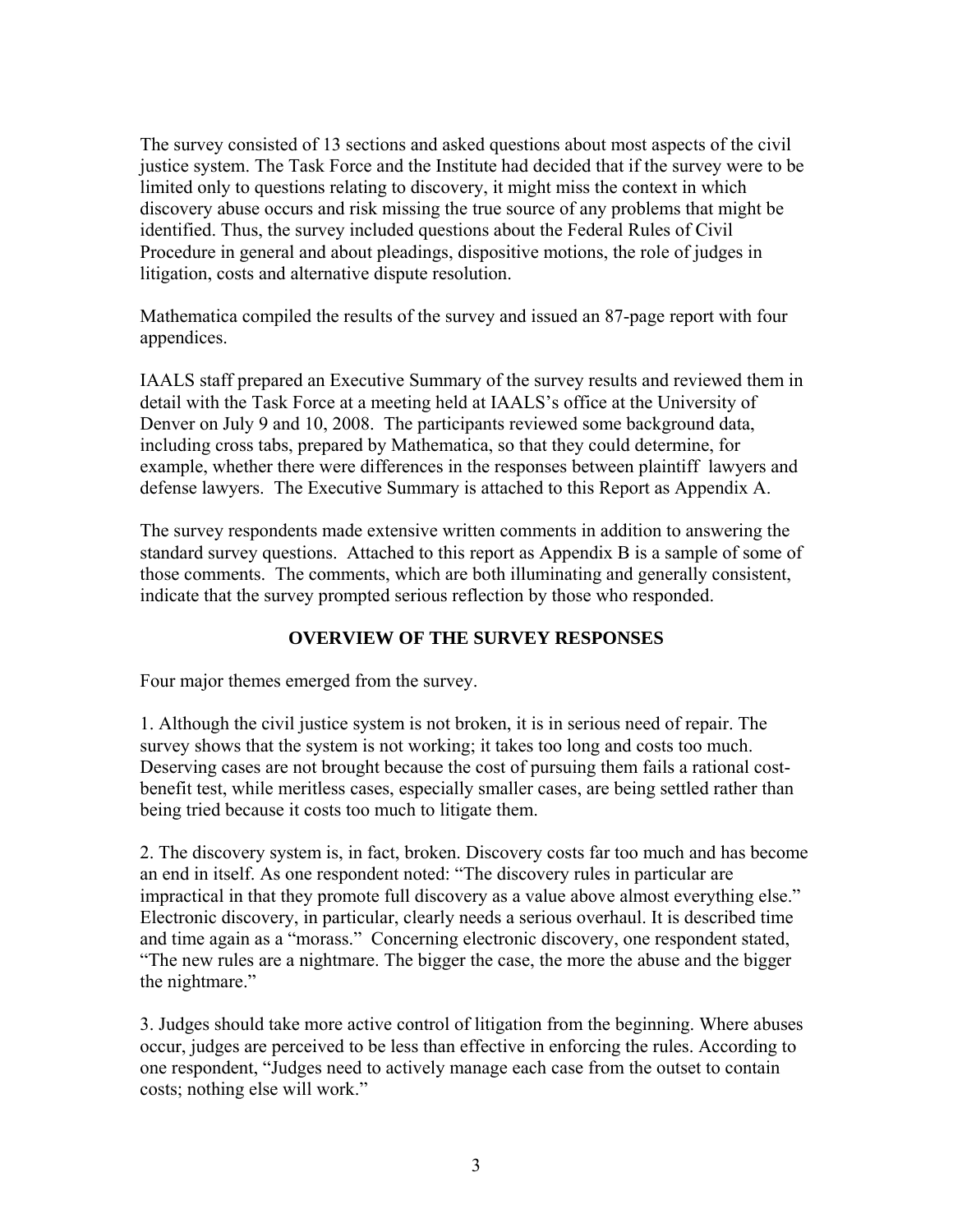4. Local Rules are routinely described as "traps for the unwary" and many think they should either be abolished entirely or made uniform.

There was, predictably, mixed sentiment as to whether or not there were too many rules in general, whether they were too rigid or too flexible and whether the system should be changed in its entirety. Lawyers are inherently conservative and the Task Force did not anticipate that the responding Fellows would call for radical surgery; only 35 percent said the Rules needed to be reviewed and rewritten in their entirety. Certain rules and practices, however, emerged as causes of significant discontent.

Nearly half of the respondents said that notice pleading has become a problem because extensive discovery is required to narrow the claims and defenses and 57 percent said that with notice pleading, motions to dismiss on the pleadings are not effective in limiting claims and narrowing litigation issues. More than 76 percent said that answers to complaints likewise do not accomplish the goal of narrowing issues. This suggests that a further look at notice pleading may be in order.

Initial disclosure, a relatively new device designed to reduce later discovery, does not appear to be accomplishing that objective. Only 34 percent of the respondents thought that such disclosure reduces discovery and only 28 percent said that it lowered litigation costs.

As for case management, an overwhelming majority, 89 percent, thought that a single judicial officer should handle a case from beginning to end. Sixty percent thought that trial dates should be set early and 67 percent thought that final pretrial orders serve a useful purpose and are helpful.

The survey asked a number of questions about the cost of litigation, and the responses were not unexpected. Ninety-two percent said that the longer a case goes on, the more it costs and, as noted above, 85 percent thought that litigation in general and discovery in particular are too expensive. Sixty-four percent said that the economic models of many law firms encourage more discovery than is necessary. Expert witness fees are a significant cost factor driving litigants to settle, ranking just slightly behind trial costs and attorneys fees in that respect.

Although the survey respondents felt that all of the existing discovery devices are costeffective and important, almost half, 45 percent, believe that there is discovery abuse in almost every case.<sup>[3](#page-8-0)</sup>

There was some disagreement about the impact of Local Rules. The respondents were evenly split as to whether Local Rules promote inconsistency and unpredictability and whether they provide necessary flexibility from one jurisdiction to the next, but they strongly agreed, 62 percent, that Local Rules are not always consistent with the Federal Rules.

 $\overline{a}$ 

<span id="page-8-0"></span> $3$  This response was essentially the same for both plaintiff and defense lawyers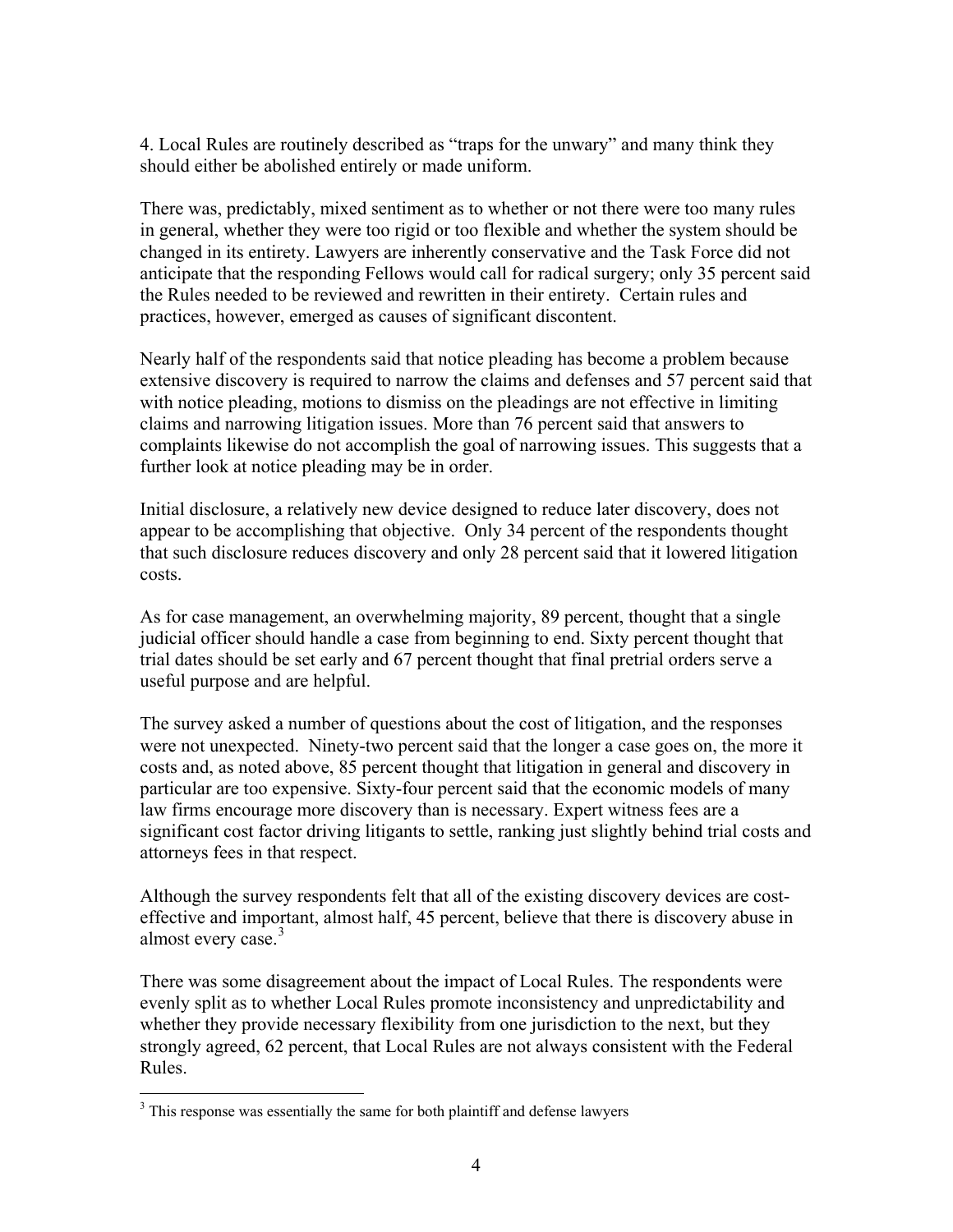Those surveyed were also of two minds about dispositive motions. Most did not feel that they are used merely as a tactical device. Fifty-eight percent, however, felt that judges take too long to decide dispositive motions. Equally, 58 percent thought that judges decline to grant summary judgment motions even if warranted, whereas only 13 percent thought that judges are granting them more frequently than appropriate. In short, the respondents appeared on balance to favor summary judgment as a procedural device and seemed to desire that more cases be decided in that fashion and that they need to be decided more promptly.

As one might expect, the survey makes it clear that the system works best when experienced lawyers are involved (they use discovery less or work out disputes themselves), when collegiality is encouraged and when competent, experienced judges play an active supervisory role. The respondents especially like judges to require ADR (55 percent said it has been a positive development in managing cases) and more than half thought arbitration is less expensive and faster than civil litigation.

It also seems clear that the respondents would like to see some major changes made with respect to discovery. The "tinkering around the edges" approach to changes in discovery rules in the past has been a failure  $-53$  percent said that the cumulative effect of discovery-rule changes since 1976 has not reduced discovery abuse − and that more radical changes are required. In particular, 87 percent agree that electronic discovery, in particular, is too costly, and 76 percent agree that electronic discovery issues are not well understood by judges.

#### **CONCLUSION**

The survey results have confirmed that there are serious problems in many parts of the civil justice system, including both the rules under which we now operate, especially the rules governing discovery, and the way in which civil litigation is presently conducted and supervised. Whatever recommendations for change, including the manner in which change might be brought about, the Task Force will ultimately make will be informed by its continuing study of the civil justice system, including the results of the survey reported herein.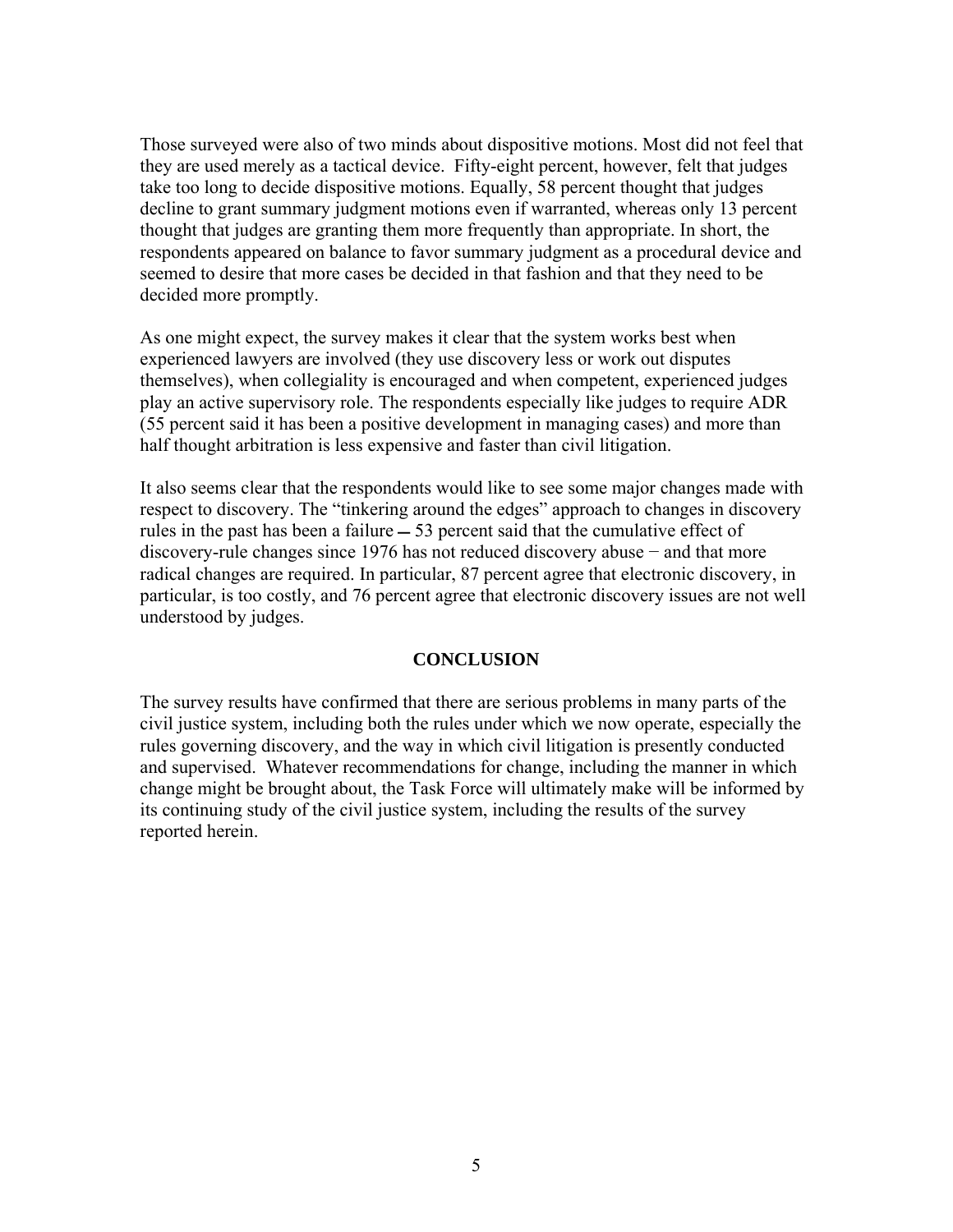# APPENDIX A

## **2008 LITIGATION SURVEY OF FELLOWS OF THE AMERICAN COLLEGE OF TRIAL LAWYERS**

#### **IAALS EXECUTIVE SUMMARY**

#### **Introduction**

 In June 2008, the Institute for the Advancement of the American Legal System at the University of Denver (IAALS), in collaboration with the American College of Trial Lawyers (ACTL) Task Force on Discovery, completed a survey of ACTL Fellows currently practicing in the area of civil litigation. The survey asked about the Fellows' experiences with and perceptions of the civil justice system in the United States, focusing primarily on issues of cost and delay. The survey was administered by Mathematica Policy Research, Inc. (MPR).

 The survey yielded some significant key findings. The Fellows were overwhelmingly in agreement that the current civil justice system is too expensive (especially with respect to discovery), that notice pleading fails to shape the issues in a case, and that increased cost and delay forces early settlement of cases that should not be settled on the merits, or prevents meritorious cases from being filed in the first place. Further, almost two thirds of the Fellows believe that the Federal Rules of Civil Procedure are not conducive to the "just, speedy and inexpensive determination" of actions. At the same time, however, the Fellows are closely divided on whether the Rules are too complex, whether they should be more flexible, and whether they are only in need of minor amendment. Lastly, the Fellows value all current discovery tools but acknowledge that some are more cost-effective than others.

#### **Survey Methodology**

 The survey was conducted electronically. MPR sent survey invitations to 3,621 Fellows with valid e-mail addresses, including all Fellows except for judges, emeritus members, Canadian residents, or participants in a pilot test of the survey. A random subsample of approximately 1,000 Fellows was selected for more intense follow-up; the subsample adequately represented the age and years as a Fellow of the entire ACTL membership eligible for the study.

 The web-based survey was fielded over a four-week period beginning April 23, 2008. The overall response rate was approximately 42%. Because MPR determined that those responding to the survey were more likely to be younger and have fewer years as ACTL Fellows than non-responders, certain responses were weighted to reflect the balance of age and years as a Fellow across the entire ACTL membership more accurately.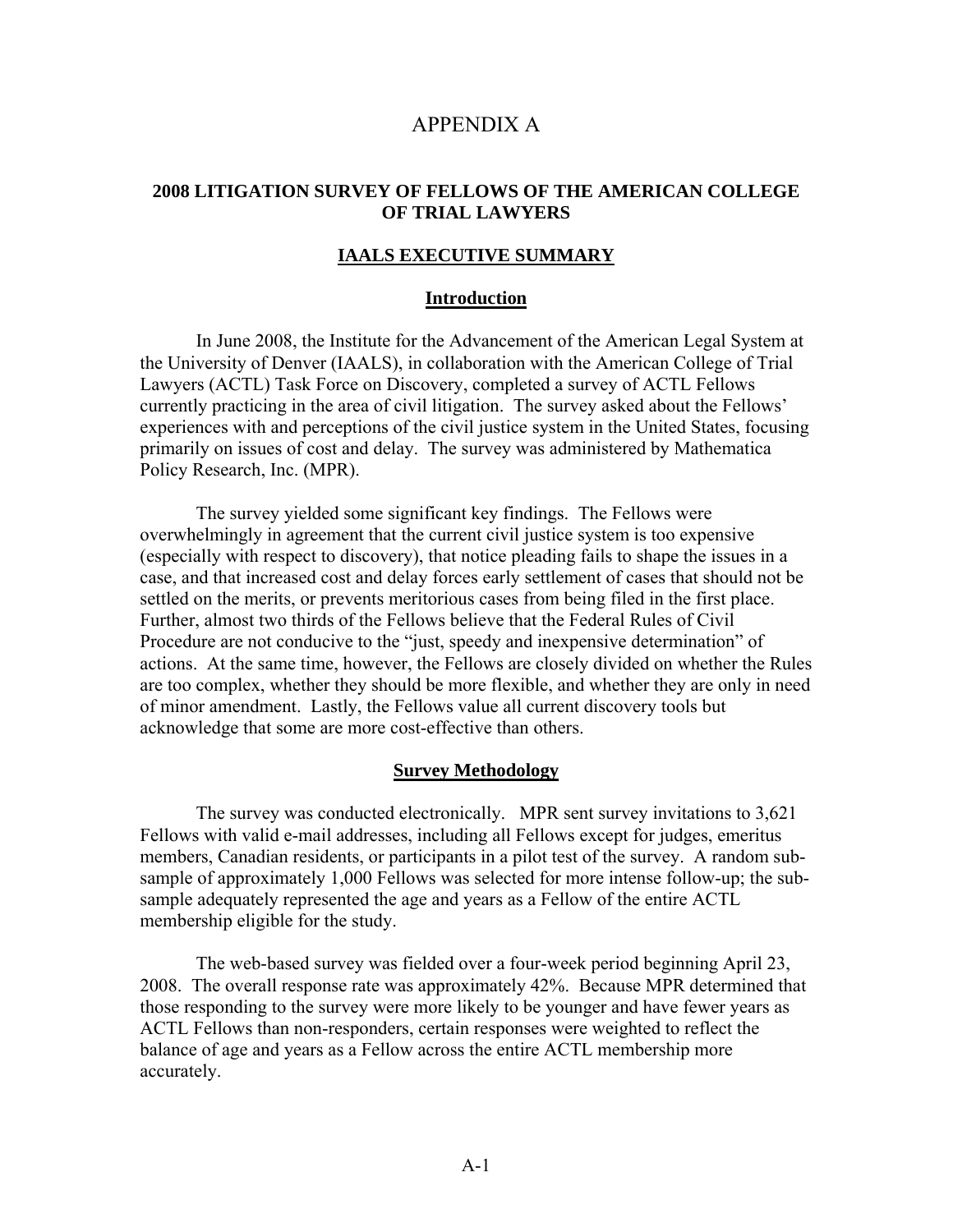# **Key Findings**

#### *The Fellows and Their Practice*

 The survey reflects responses from Fellows practicing in all fifty states, Puerto Rico, and the District of Columbia. Approximately three-fourths of the Fellows primarily represent defendants, and approximately one-fourth primarily represent plaintiffs. About one-half of the Fellows work in firms with multiple office locations, and about 30% work in firms with at least 100 total attorneys. The median hourly rate for Fellows is \$350, with a range from \$120 to \$1000.

 Slightly more than half of the Fellows primarily litigate in state court, and 18% primarily litigate in federal court. Most of the rest litigate in both jurisdictions relatively evenly. The Fellows most commonly identified the advantages of litigating in state court as lower expense and less hands-on management by judicial officers, and most commonly identified the advantages of litigating in federal court as the quality of judges, more careful consideration of dispositive motions, and more substantive legal knowledge of the case type among the judges.

#### *The Civil Justice System*

 Fellows were asked a number of questions about the perceptions of the civil justice system. Overall, the Fellows overwhelmingly agreed that the current system is too expensive and time-consuming, and that potential costs impact access to the courts. However, most Fellows stopped short of saying that the civil justice system is "broken." Specifically:

- 81% of Fellows agreed that the civil justice system is too expensive;
- 69% of Fellows said that the civil justice system takes too long;
- 68% of Fellows agreed that the potential of litigation costs inhibits the filing of civil cases; but
- 23% of Fellows indicated that the civil justice system is broken.

 Overall, 63% of Fellows agreed that the civil justice system works better for certain types of cases but not others. Fellows most commonly identified personal injury, torts (generally), and product liability as the types of cases in which the system works well. Case types least commonly identified as working well under the current system were ERISA, labor, administrative law, and mass torts. In addition, less than 30% of Fellows agreed that the system works well when the primary relief sought is Constitutional or injunctive relief rather than monetary damages.

# *Federal Rules of Civil Procedure*

 Significantly, 65% of Fellows believe that the Federal Rules of Civil Procedure are not conducive to meeting the goal of a "just, speedy, and inexpensive determination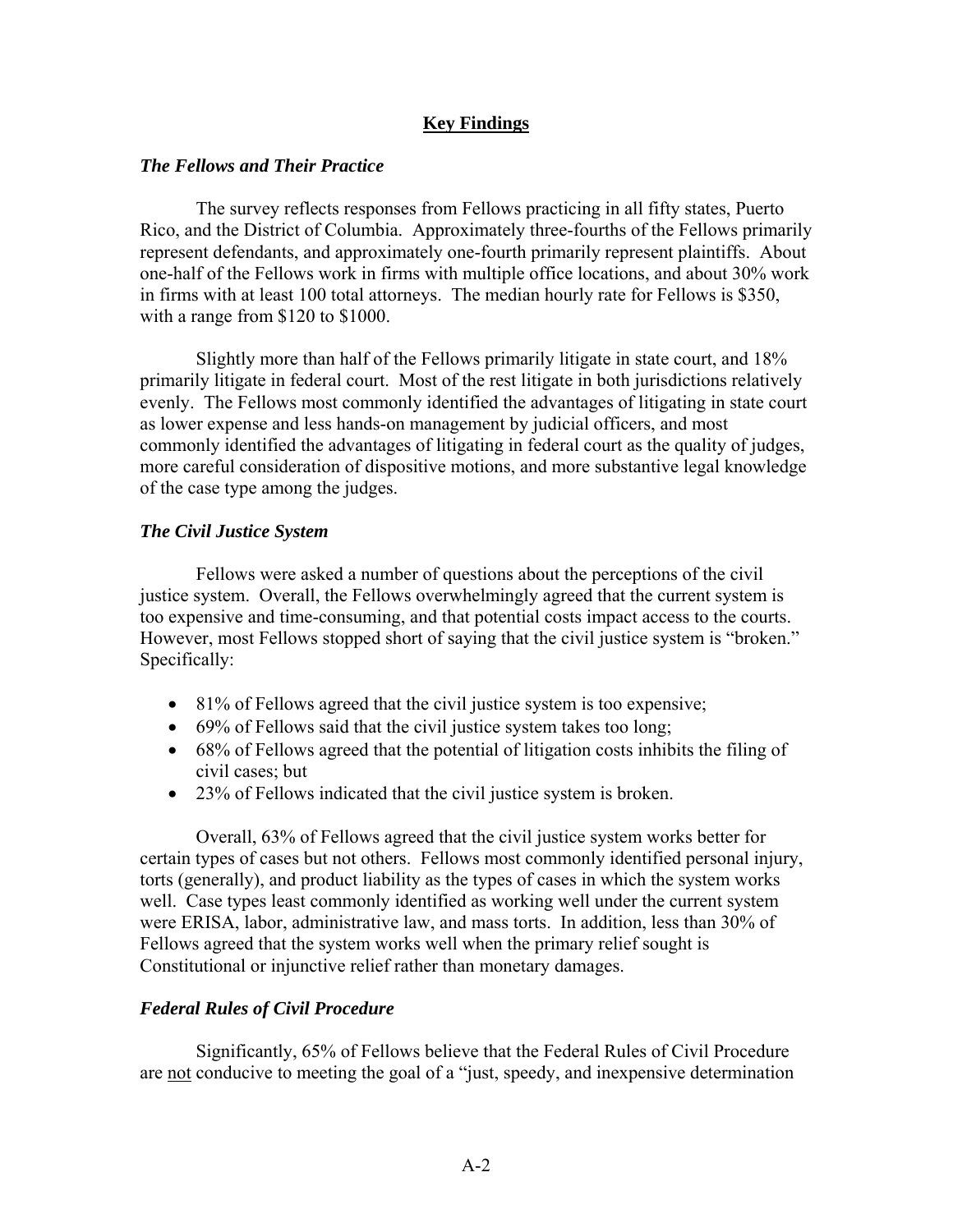of every action." However, the Fellows split on whether there are too many Rules (54% disagree) or whether they are too complex (51% disagree).

 The Fellows view the Rules as internally consistent, and are not disposed to suggest that the Rules should be more rigid (81% disagree). 52% of the Fellows believe that the Rules need not be reviewed in their entirety and rewritten to address the needs of today's litigants; however, 35.5% think that step is necessary and 9.5% are undecided

 Slightly more than 50 percent of the Fellows believe that the Rules as a whole should be more flexible. Over 51 percent indicated that Local Rules provide necessary flexibility from one jurisdiction to the next.

 Other questions concerning Local Rules in federal jurisdictions demonstrate concern by the Fellows about uniformity and predictability. Specifically:

- Only 40% of Fellows felt that Local Rules are uniformly applied within the district to which they pertain;
- 43% of Fellows stated that Local Rules promote inconsistency and unpredictability; and
- Only 20% of Fellows indicated that Local Rules are always consistent with the Federal Rules of Civil Procedure.

## *Pleadings*

 The Fellows expressed concerns about the effectiveness of the current system of notice pleading under the Federal Rules of Civil Procedure. Specifically:

- Only 21% of Fellows agreed that the answer to a complaint (as distinguished from affirmative defenses or counterclaims) shapes and narrows the issues in a case;
- Over 64% of Fellows indicated that fact pleading can narrow the scope of discovery; and
- Nearly 71% of Fellows stated that motions to dismiss for failure to state a claim are not effective tools to limit claims and narrow litigation.

## *Initial Disclosures*

 Fellows were asked about the effectiveness of the initial disclosures mandated under Federal Rule of Civil Procedure 26(a)(1). Nearly two-thirds of the Fellows expressed their belief that initial disclosures did not reduce discovery or save the client money. Specifically, only 34.7% of the Fellows agreed that Rule 26(a)(1) reduces discovery, and only 28.4% of Fellows agreed that Rule 26(a)(1) saves the client money.

#### *Discovery*

 The Fellows deemed every major discovery tool currently available under the Federal Rules to be important. In particular, fact witness depositions and requests for the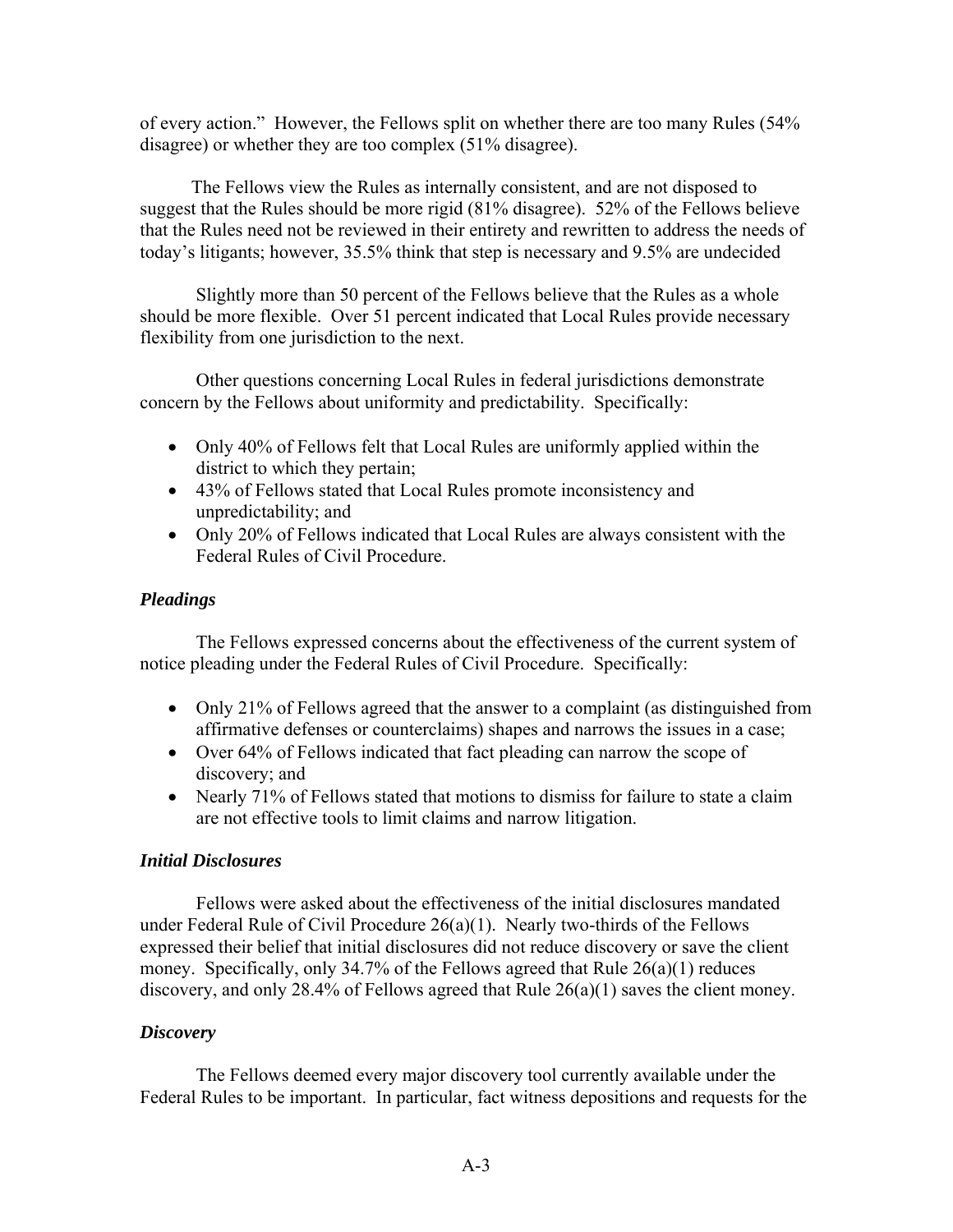production of documents were overwhelmingly said to be "very important" by the Fellows. Even requests for admission, which generated the least enthusiasm, were considered to be "very important" or "somewhat important" by nearly 79% of Fellows.

 The importance of a discovery tool, however, does not necessarily reflect its costeffectiveness. Eighty-eight percent of Fellows deemed interrogatories to be important, but only 73% consider them cost-effective. Similarly, 99.8% of Fellows consider fact witness depositions to be important, but only 84% consider them cost-effective.

 Fellows also indicated that the current civil justice system promotes excessive discovery. Specifically:

- Nearly 86% of Fellows say discovery sanctions are seldom imposed;
- Nearly 71% of Fellows believe counsel use discovery as a tool to force settlement;
- Only 34% of Fellows think that the cumulative effect of changes to the discovery rules since 1976 has significantly reduced discovery abuse, and 45% of Fellows still think discovery is abused in every case;
- Less than 44% of Fellows believe current discovery mechanisms work well; and
- Only 11% of Fellows think that clients, rather than attorneys, drive excessive discovery.

# *Electronic Discovery*

 Nearly 60% of Fellows reported having cases that raise electronic discovery issues. Of that group, over 86% have issued or received a discovery request for electronically stored information since the new Federal Rules on e-discovery went into effect on December 1, 2006.

 The Fellows offered somewhat conflicting views on the effectiveness of ediscovery. Nearly 66% of Fellows with e-discovery experience stated that they believe that the 2006 e-discovery amendments allow for efficient and cost-effective discovery of electronically stored information at least some of the time. But at the same time:

- Over 87% of Fellows indicated that e-discovery increases the costs of litigation;
- Nearly 77% of Fellows say that courts do not understand the difficulties in providing e-discovery;
- Over 75% of Fellows agreed that discovery costs, as a share of total litigation costs, have increased disproportionately due to the advent of e-discovery;
- 71% of Fellows say that the costs of outside vendors have increased the cost of ediscovery without commensurate value to the client;
- 63% of Fellows say e-discovery is being abused by counsel; and
- Less than 30% of Fellows believe that even when properly managed, discovery of electronic records can reduce the costs of discovery.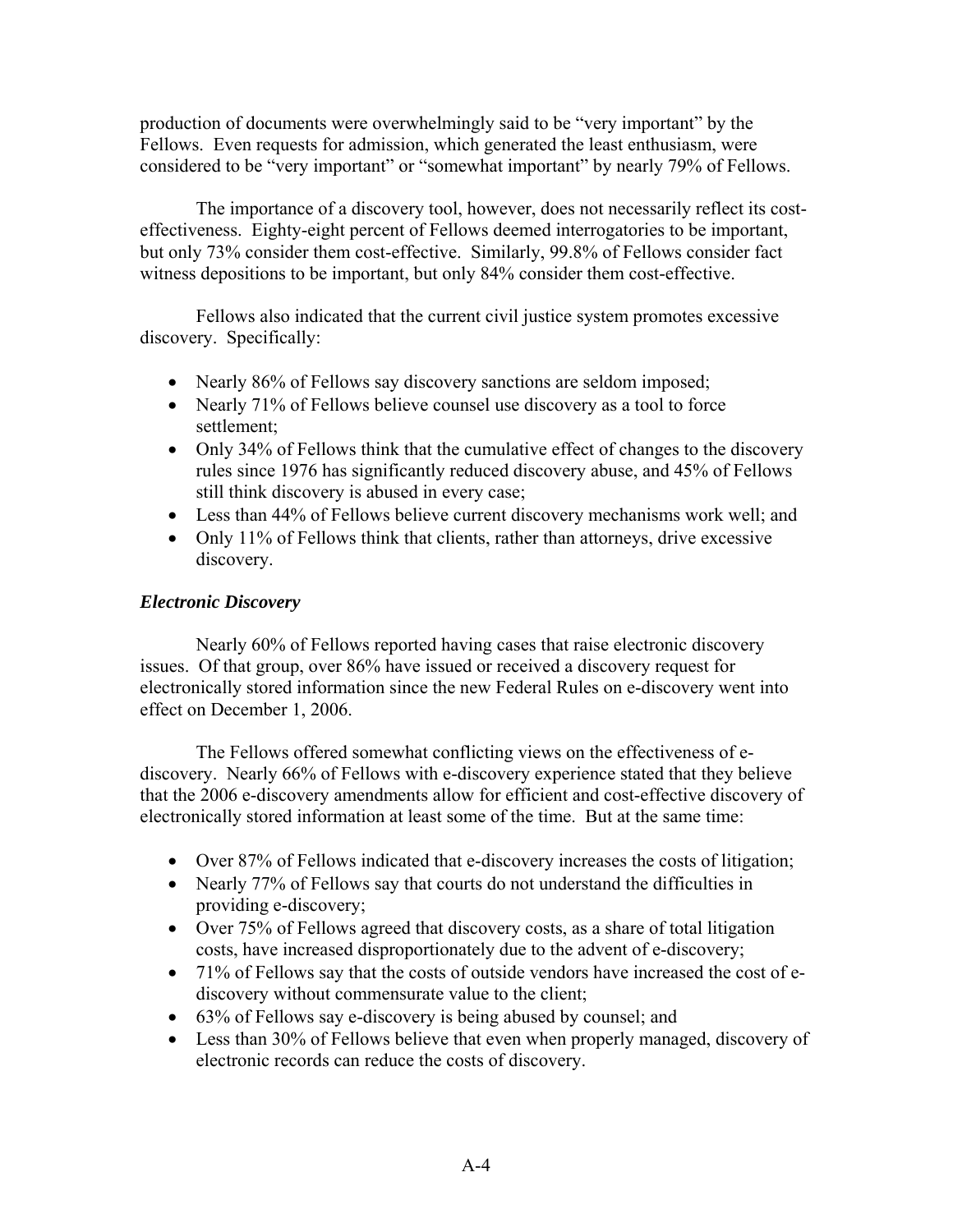#### *Dispositive Motions*

 Overall, over 58% of Fellows agree that judges routinely fail to rule on summary judgment motions promptly. In responding to this question, there was not a major difference between Fellows who primarily represent defendants (60% in agreement) and Fellows who primarily represent plaintiffs (53% in agreement). However, there was significant variation based on the primary practice jurisdiction of the Fellows. When the responses are broken out based on primary practice jurisdiction, there is a great deal of variation. Comparing state jurisdictions with 30 or more Fellows responding, there was a range from 16.1% to 80.8% of Fellows who agreed with the statement that judges routinely fail to rule on summary judgment motions promptly. Among federal jurisdictions with significant response, the spread was virtually identical.

 There was considerable variation between attorneys who primarily represent defendants and attorneys who primarily represent plaintiffs with respect to other issues concerning summary judgment. Specifically:

- Nearly 64% of plaintiff's attorneys agreed that summary judgment motions are used as a tactical tool rather than a good faith effort to narrow the issues in the case, while only 28% of defendants' attorneys agreed with the same statement;
- 61% of plaintiffs' attorneys, but only 20% of defendants' attorneys, agreed that summary judgment practice increases cost and delay without proportionate benefit;
- 40% of plaintiffs' attorneys felt that judges are granting summary judgment more frequently than appropriate, whereas only 5% of defendants' attorneys felt the same way;
- Nearly 69% of defendants' attorneys say that judges decline to grant summary judgment even when warranted, whereas only 27% of plaintiffs' attorneys reached the same conclusion; and
- Over 51% of plaintiffs' attorneys think summary judgment motions are filed in almost every case; whereas only 36% of defendants' attorneys hold the same opinion.

# *Trial Dates*

 The Fellows largely favored early trial dates, with over 60% agreeing that trial dates should be set early in a case, and only 37% agreeing that trial dates should not be set until discovery is completed. Again, there was variation by jurisdiction. Of the fifteen state jurisdictions with at least 30 Fellows responding, the level of support for early trial dates ranged from 41% to 85%. Similarly, in the same fifteen state jurisdictions, those Fellows agreeing that a trial date should not be set until discovery is complete ranged from 12.5% to 59%.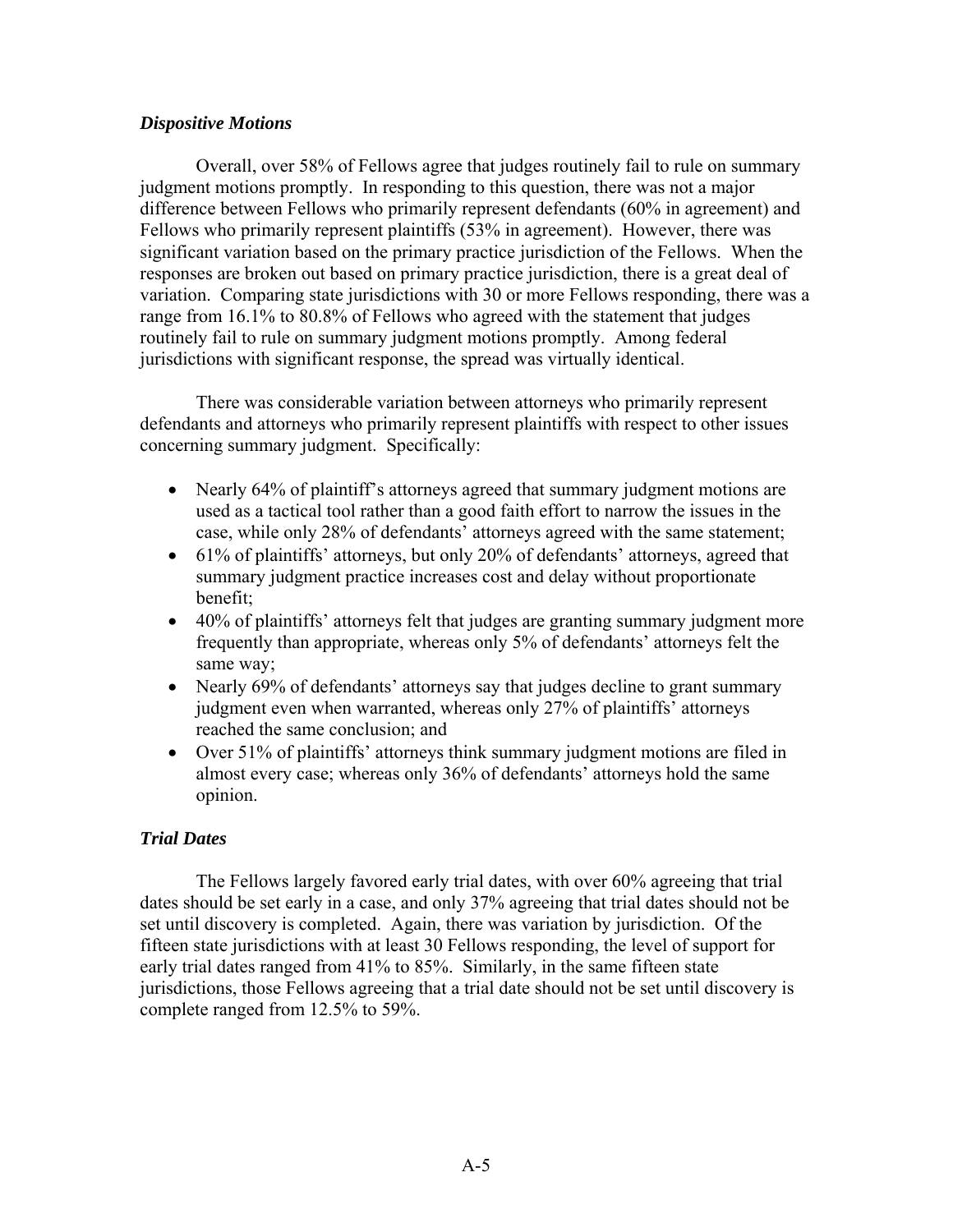#### *Judicial Role in Litigation*

 The Fellows overwhelmingly agreed that early and regular involvement of a judicial officer in a case results in lower costs (67% in agreement), a narrower range of issues in dispute (74% in agreement), and greater client satisfaction (71% in agreement). Further, nearly 90% of Fellows agreed that one judicial officer should handle a case from start to finish, and 75% agreed that the judge who is to try a case should handle all pretrial matters.

 The Fellows also indicated a very strong belief that judicial officers should have significant trial experience. Nearly 85% of Fellows said that only individuals with significant trial experience should be chosen as trial judges, and 67% said that judges with expertise in certain types of cases should be assigned to those cases. Interestingly, nearly 57% of Fellows indicated their belief that judges do not like taking cases to trial.

 Nearly 78% of Fellows stated that pretrial conferences under Rule 16(a) are regularly held. The most commonly identified benefits of the 16(a) conference were informing the court of the issues in the case (67% of Fellows responding), identifying and narrowing the issues (53%), encouraging settlement (37%) and improving time management (36%).

#### *Costs*

 Fellows were asked a series of questions about delay and cost in civil litigation. With respect to delay, 56% of Fellows said that the time required to complete discovery is the primary cause of delay in the litigation process, and another 20% of Fellows cited the primary cause of delay as attorney requests for extensions of time and continuances. Fellows also overwhelmingly agreed that delay and cost are related: 92% agreed that the longer a case goes on, the more it costs, and nearly 83% agreed that continuances cost clients money.

 Fellows also strongly agreed that discovery is too expensive (87% in agreement), as is litigation generally (85% in agreement). These costs impact both the initiation of lawsuits and settlement. Specifically:

- Nearly 81% of Fellows report that their firms turn away cases when it is not costeffective to handle them;
- 83% of Fellows believed that litigation costs drive cases to settle that should not settle on the merits; and
- Over 94% of Fellows believed trial costs are an important factor in driving cases to settle, and a nearly equal number believe the same about attorney fees.

#### *Alternative Dispute Resolution*

 For the most part, the Fellows move their cases through the court system rather than alternative dispute resolution (ADR) processes. Nearly 73% of Fellows report that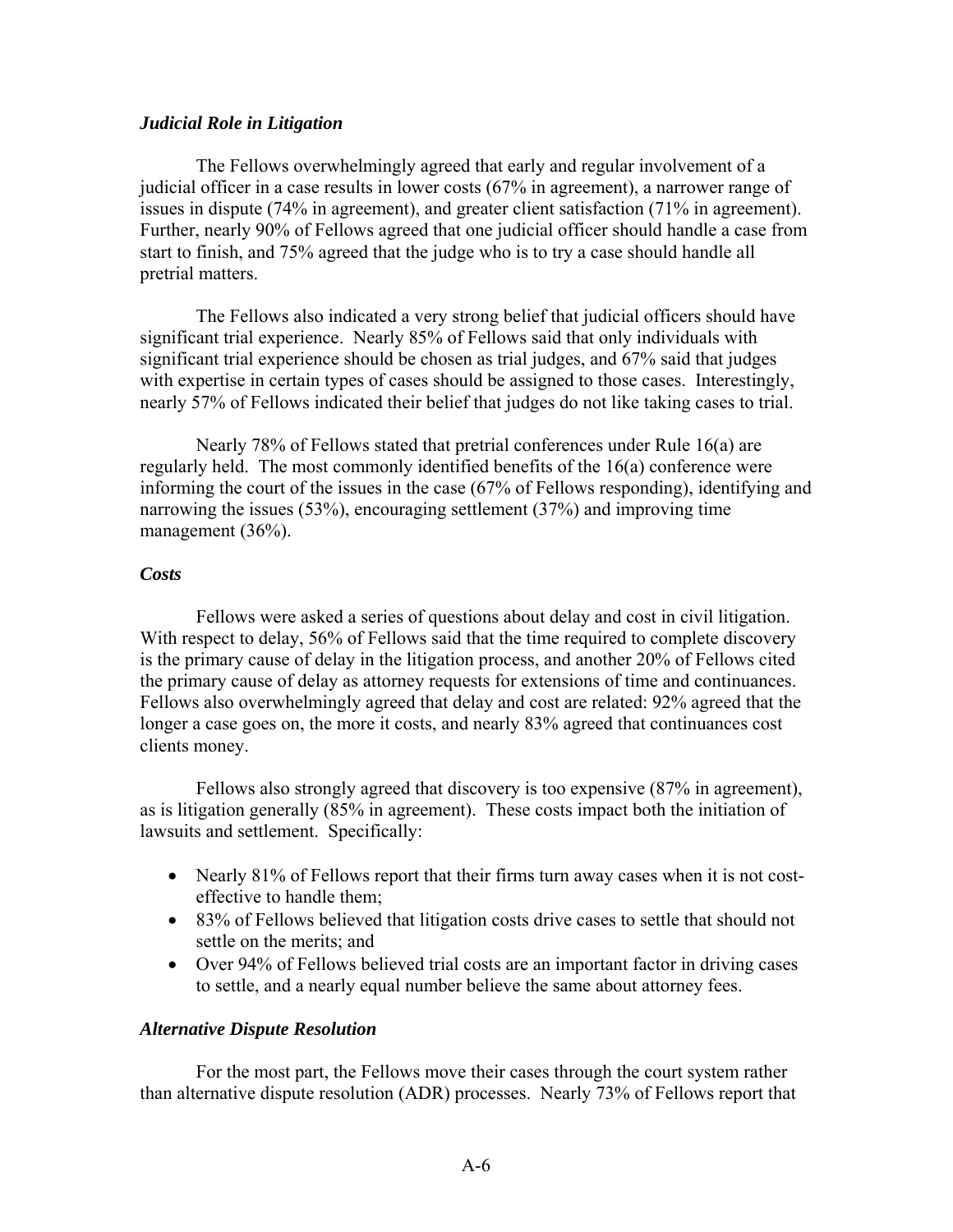one-fourth or fewer of their cases are processed through ADR. Furthermore, only 41% of Fellows report that their clients choose arbitration or another private ADR process over litigation if they have a choice.

 That said, the Fellows found many positives in ADR. Nearly 67% report that arbitration generally shortens time to disposition, and over 52% say that arbitration generally decreases the costs to their clients. Finally, over 82% of Fellows view cases settling without trial due to court-ordered ADR as a positive development.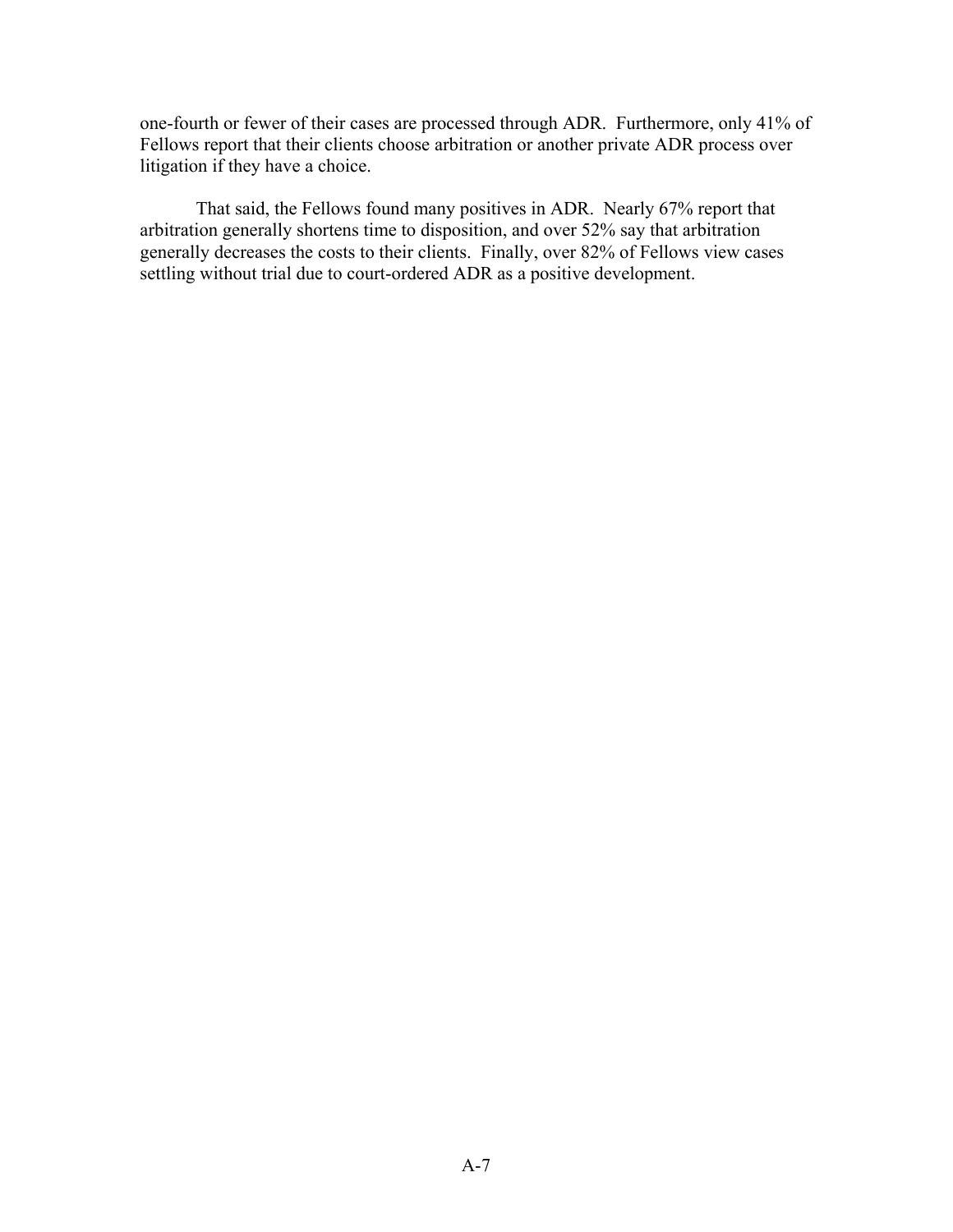# **APPENDIX B**

# **SELECTED COMMENTS FROM SURVEY RESPONDENTS**

- "The new rules on discovery of e-mail will make litigation too expensive."
- "Most attorneys try to avoid federal court due to the many requirements of discovery, easier to work within the State court system."
- "We have sacrificed the prospect of attainable justice for the many in the interest of finding that one needle in the forest of haystacks."
- "The biggest problem in our civil litigation system is that judges permit lawyers to ignore the rules and otherwise abuse the system."
- "E-discovery is a morass ─ to quote Justice O'Connor."
- "The civil justice system is relatively too expensive for disputes under \$100,000."
- "More Judges need to take better control over the progress of litigation to minimize a waste of time and increase in expenses."
- "In many cases the cost of doing e-discovery may run into the millions of dollars (in some cases to each side). The cost of complying with e-discovery has become an impediment in the way to the doors of the Court House."
- "The new rules concerning electronic discovery are a nightmare. The bigger the case, the more the abuse and the bigger the nightmare."
- "The total lack of control of discovery including excessive depositions, over broad interrogatories, unfocused requests for admissions as permitted by the rules without any court control is killing civil litigation. This whole situation is further compounded by the rules and judges failing to control electronic discovery. This discovery has caused us to create several generations of 'civil discovery lawyers' and not trial lawyers! I started practice when most of my files were about a 1/2 inch thick with maybe one deposition. The results today with all of this discovery aren't any better or fairer or more just. The results are just more expensive for both plaintiffs and defendants without any increase in justice for either."
- "My principal complaint is that discovery is abused and is far too costly."
- "The Federal Rules are not used or enforced to provide the most efficient resolution of a matter, but rather to allow the most use of them conceivable to bludgeon a case to settlement."
- "Rules and Court interpretation allow for too much expensive discovery."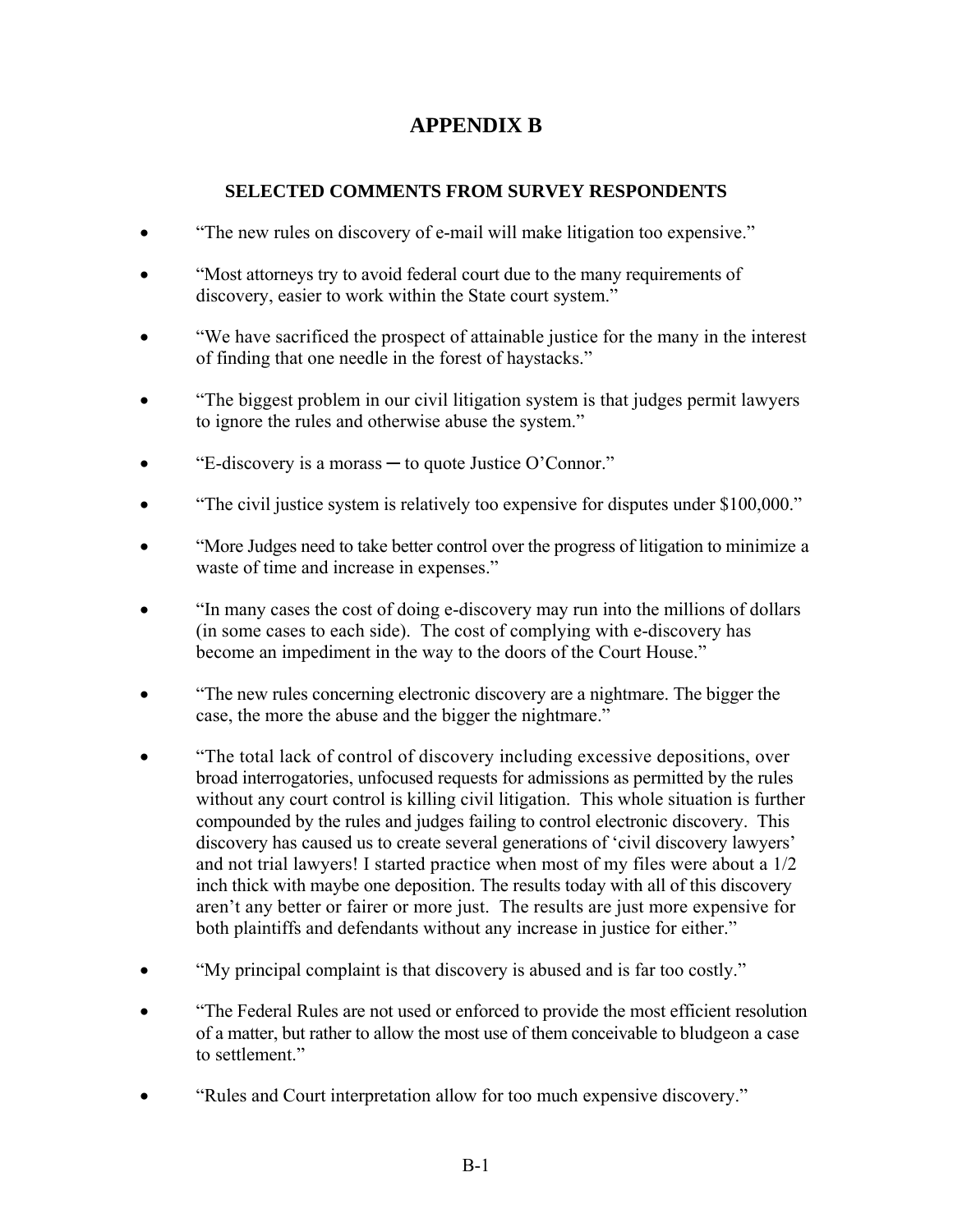- "The worst abuses are in the areas of civil discovery--interrogatories are nearly worthless, document production is designed to obfuscate and complicate, depositions are most effective but often a complete waste of time."
- "My belief is that the greatest change that could be made is to reduce the scope and expense of discovery. The latest e-discovery adds incredible layers of work at the client's business and with its staff, as well as the lawyers, and has spawned a new layer of consultants all its own (a very bad sign), if one is looking to speedy and inexpensive, while being fair, justice."
- "The electronic discovery rules are the biggest problem with the system. They are designed to provide a perfect, not a fair, trial."
- "Judges need to actively manage each case from the outset to contain costs; nothing else will work."
- "The rules governing electronic discovery need to be re-thought. They cannot be fairly applied to all cases across the board."
- "The courts need to get a better grip on e-discovery. The expense involved for all concerned in handling the massive amounts of data threatens to swamp the entire system by turning litigation into nothing but an e-discovery donnybrook."
- "Far and away, the biggest problem with the Rules are the discovery provisions. Discovery is way too long, expensive and complicated. The discovery rules are often impractical, particularly as they pertain to preliminary disclosures and e-discovery. I don't believe the drafters have enough sensitivity to the burden and expense they impose. They also create an incentive for lawyers to play 'gotcha' rather than efficiently getting to the merits of the case."
- "The expert witness rules are completely overdone. A pure mistake."
- "Discovery must be limited."
- "The standard for discovery is too broad and creates expense for the parties far beyond the utility of the information obtained."
- "The problem is discovery."
- "Limits on the number and length of depositions need to be uniform and enforced. Huge amounts of time are wasted in endless depositions."
- "Strict enforcement of rules would recover cost and promote prompt/efficient administration of justice."
- "The discovery rules for voluntary disclosures are a joke."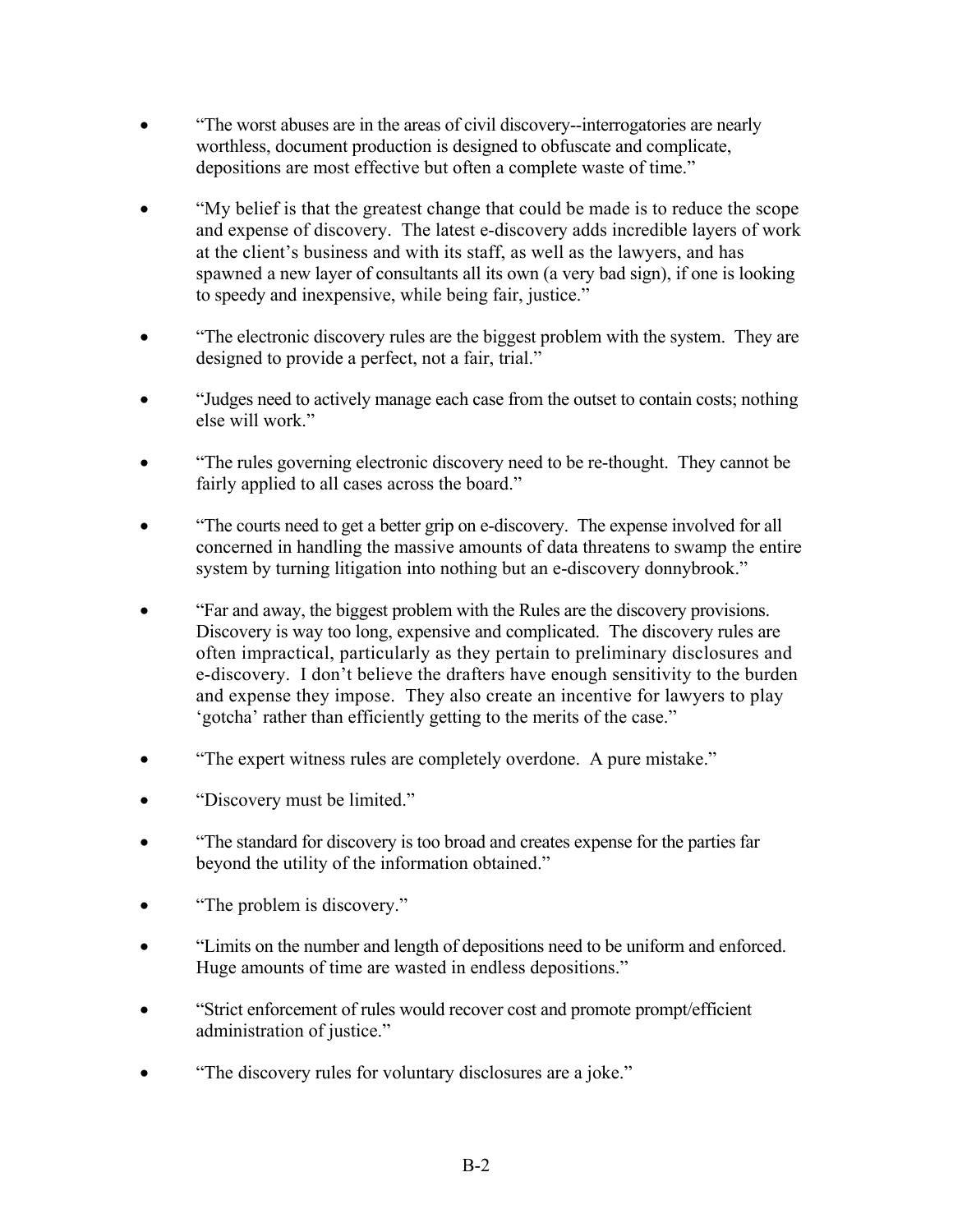- "The discovery rules have gotten too complex and make discovery too costly."
- "Interrogatories should be limited to witness and expert disclosures. Document discovery is far too broad."
- "E-Discovery is so expensive, it could ruin the system."
- "The biggest issue facing litigants today is how to handle e-discovery. It can be incredibly expensive, and costs are not routinely passed on to the requesting party. The rules are trying to address this, but there has to be a better solution with more certainty."
- "I believe the rules work, but I am very concerned at the trend of judicial officers to expand their scope (such as electronic discovery rules) has caused the potential for blackmail suits, due to the extremely high cost of discovery searches."
- "The discovery rules, or the way they sometimes are not enforced, permits overly broad and very expensive discovery."
- "Discovery should be completely overhauled. In the 'bad old days' of little or no discovery, litigation was a game. Now, it is also a game, only a different game: lengthier, more expensive, discouraging to litigants. And the outcome is probably no more just."
- "Discovery rules and Rule 26 add significantly to cost of litigation, therefore diminishing access to justice."
- "The rules on e-discovery are completely out of touch with the costs of such discovery."
- "FRCP and LR generally work well except in newly emerging issues such as electronic discovery."
- "When the litigation process becomes a weapon and the discovery process becomes the focus of the pretrial proceedings (as opposed to the method by which to discover necessary information), the FRCP are usually being abused by the litigants and the judicial officers who are permitting that conduct by the litigants."
- "E-discovery rules are a disaster."
- "The discovery rules in particular are impractical in that they promote full discovery as a value above almost everything else, thus driving the costs of litigation up enormously. Interrogatories are particularly bad from a cost/benefit standpoint."
- "Discovery rules are the primary problem; document discovery is much too broad and almost limitless; much too costly."